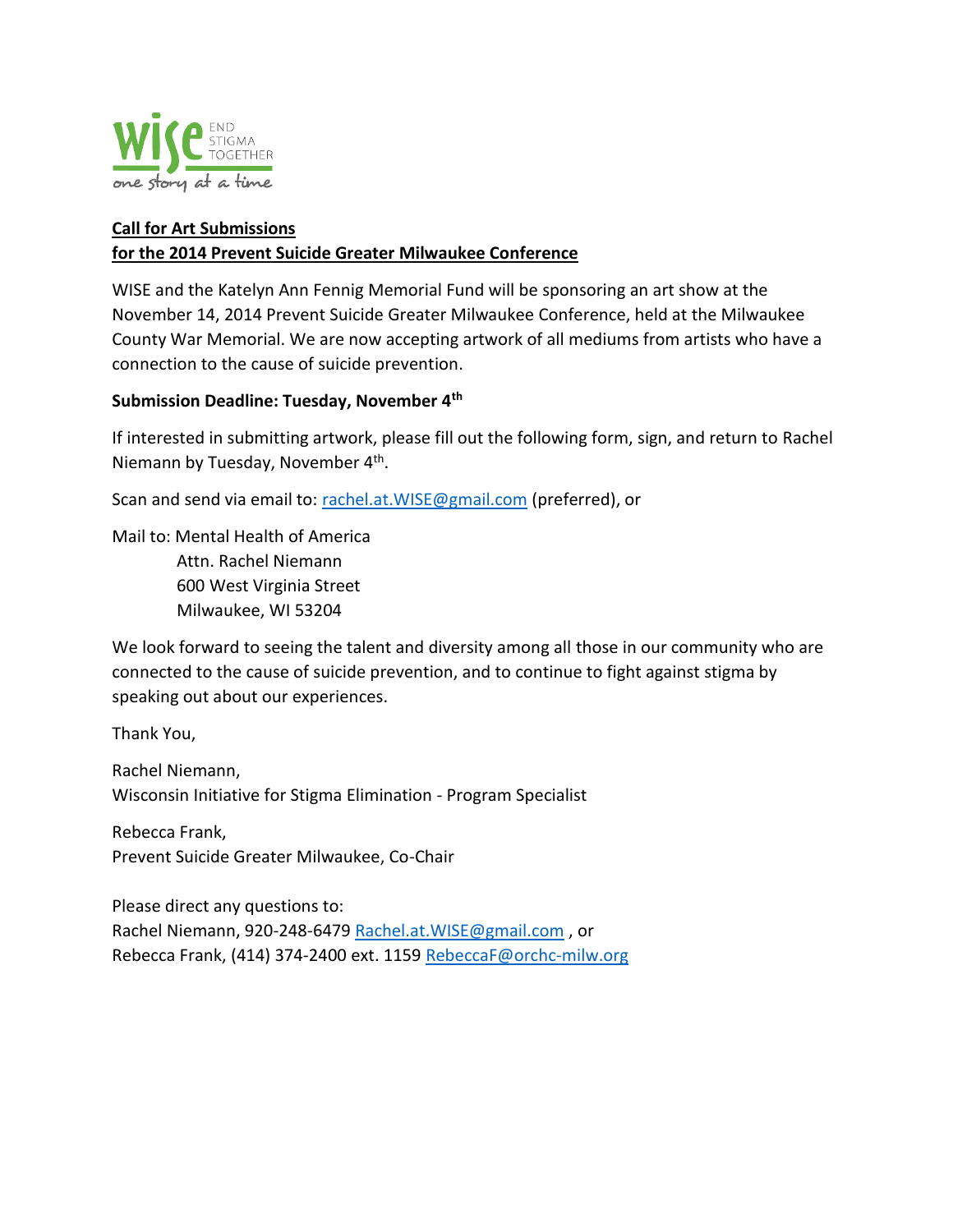## **Artist Submission Form**\_\_\_\_\_\_\_\_\_\_\_\_\_\_\_\_\_\_\_\_\_\_\_\_\_\_\_\_\_\_\_\_\_\_\_\_\_\_\_\_\_\_\_\_\_\_\_

| (note: It is very important that you provide a current email address, printed legibly. Email is the primary way<br>we will communicate with you about logistic details as the event draws closer.) |                  |
|----------------------------------------------------------------------------------------------------------------------------------------------------------------------------------------------------|------------------|
|                                                                                                                                                                                                    |                  |
|                                                                                                                                                                                                    |                  |
|                                                                                                                                                                                                    |                  |
|                                                                                                                                                                                                    | State: Zip: Zip: |

Number of pieces you would like to submit:\_\_\_\_\_\_\_\_\_\_\_\_\_\_\_\_\_\_\_\_\_\_\_\_\_\_\_\_\_\_\_\_\_\_\_\_\_\_\_\_\_ (Depending on submission volume, we may have to cut some pieces in order for all to have an opportunity)

We would like to display a short bio or story about you and your life and work along with the pieces you show at the conference.

In crafting your background story, please respond to the following prompt, in 250 words or less:

"What does art and recovery mean to you?"